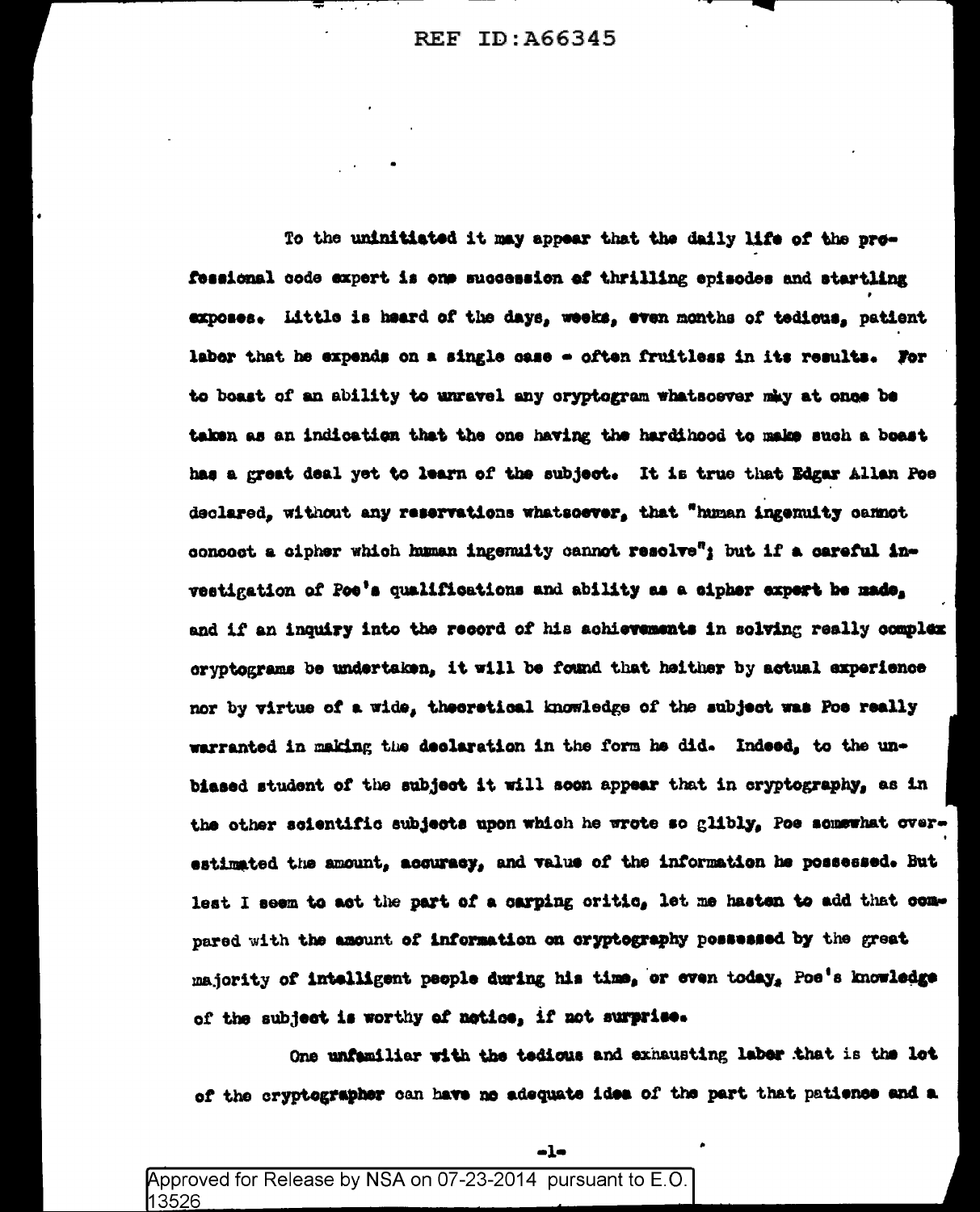determination to succeed play in the solution of complex oryptograms. Portunately, however, not all eryptograms are extremely difficult, and many are exceedingly simple, even in ceses where complicated systems of cryptography might be expected to be encountered. An amusing experience, not without its thrill, may illustrate such a case.

On a particularly dark and dismal morning not so long ago, while in the midst of an extended and involved bit af analysis that unexpectedly seemed to offer hope, the telephene rang.

"Inspector Gene calling, sir".

"Tell him I'll call him back in an hour, I don't want to lose the thread of this". I directed.

"Pardon, sir, but the inspector says it's very urgent, and he's sending Captain Boo right down".

"All. right. Maybe I'll be finished with this calculation by the time he arrives".

In about fifteen minutes there was a knock. Captain B-- and Detective K-- entered. They were in a state of great excitement. The Captain spoke rapidly.

"Hard's the layout. For some time past we've been en the track of a gang of international smugglers working on the exame border. Liquer, dope, aliens, 'n as bn. The sliekest outfit we've ever run into, and the most dangerous. They den't stop at anything - but we've never had the goods on 'eme at teast until now. Two days ago one of our men who was shadowing a woman mixed up with the gang saw her drop a letter into a mail box. Post office targed it over to him on his request. He sent it on special de-

-2--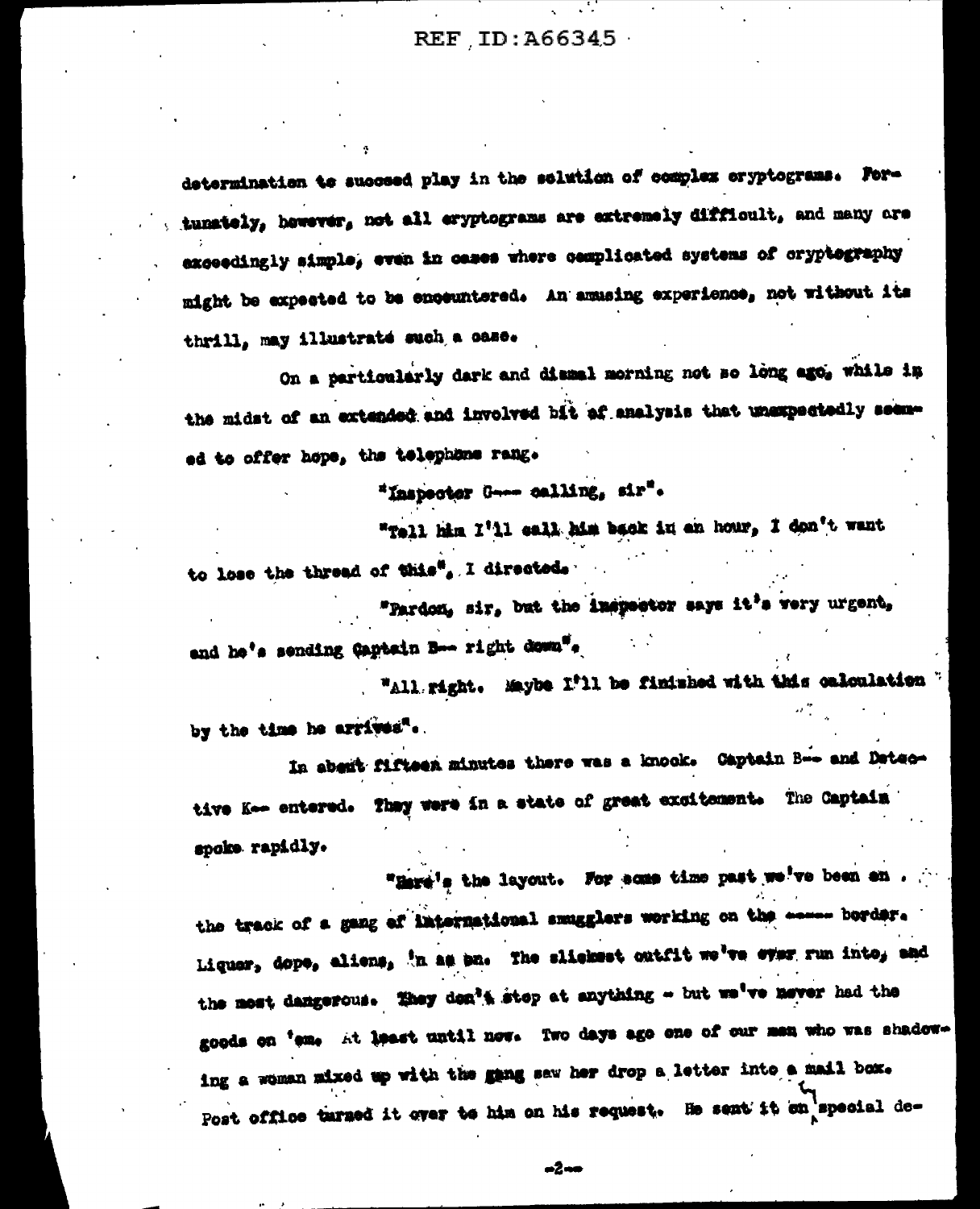livery and it just arrived. Here it is, and it's addressed to the ring leader. We're sure it has valuable information, but nobedy down at headquarters can make head or tail out of it because it's in oode. The inspector says it's now up to you to make good on your reputation, an' he's gettin' ready to close in on 'em right away, because he's sure this code'll give him the right lead. We need speed an' lots of it".

I reached for the paper. A quick glance told me that the cipher for that's what it was, and not a code message (there's a lot of difference) was of a simple variety.

"sell, I think I can read it. Come back in half an hour". I said. "But before you go, let me have the names of the most important members of the gang".

As soon as the two men from headquarters had reluctantly taken their departure I set to work, and in ten minutes had figuratively ripped a wide gash into the thing. It was but ten minutes more work to complete it.

Presently, there came a knock. Only twenty-two or three minutes had elapsed. The headquarters men were apparently beyond themselves in exaitement and expectancy. Simultaneously they shot their question.

## "Got it?"

"Yes, here you are". And I sat back and whiched the blank look of amazement apread over their faces as they read the solution. Sorry I can only give you the start of it but this is how it ran: "Dear man of mine. I am so glad to hear from you. Your letter came and made me want to sneak up to the north room and rest in your arms for a moment .... I recall the first time when I went out in the boat. It was all so delightful. I recall the

 $-5-$